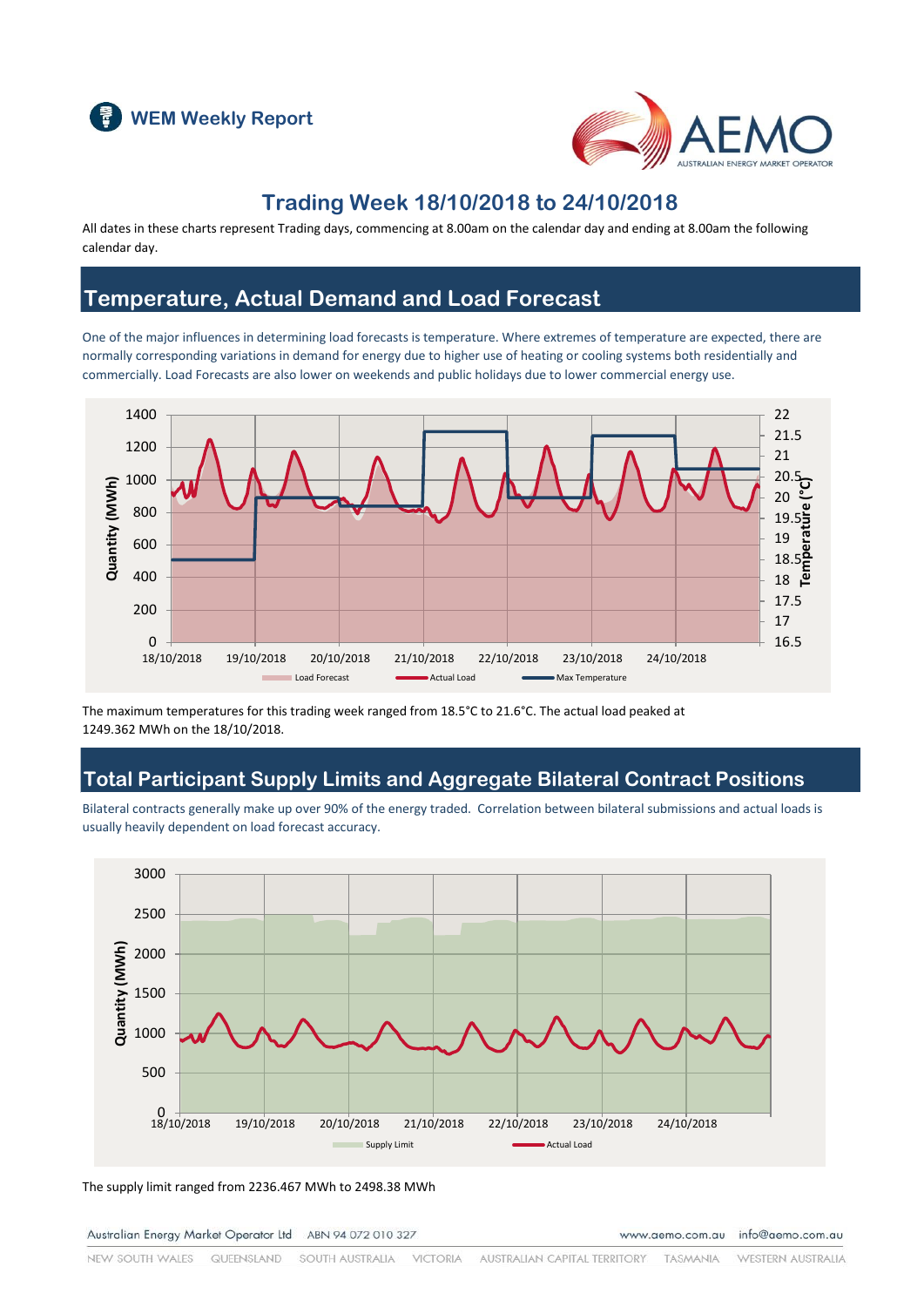## **Net Balancing Market Trades**

Bilateral contracts and STEM trading are generally based on the forecast energy requirements of Participants. When the forecast requirements are higher or lower than the actual requirements for a day, this Market energy must be bought and sold in the balancing mechanism. This graph shows the estimated net balancing trades.



The majority of the balancing activity this week occurred within Balancing Demand. The maximum balancing demand for the week reached 301.571 MWh on the 18/10/2018. The maximum balancing supply for the week reached -73.461 MWh on the 21/10/2012.

# **Total Traded Energy**

This chart represents a comparison between the total net energy that is traded in Bilateral Contracts, the STEM and the balancing mechanism. Balancing Supply represents cases in which the total contract position is greater than the demand and customers must supply energy back to balancing. Balancing Demand represents cases in which the total contract position is less than the demand and customers must purchase energy from balancing.



Total balancing supply equalled -2004.258 MWh whereas total balancing demand equalled 22171.205 MWh. The Total STEM Traded quantity was 8963.098 MWh, with the STEM Clearing Quantity ranging between 2.093 MWh and 91.558 MWh.